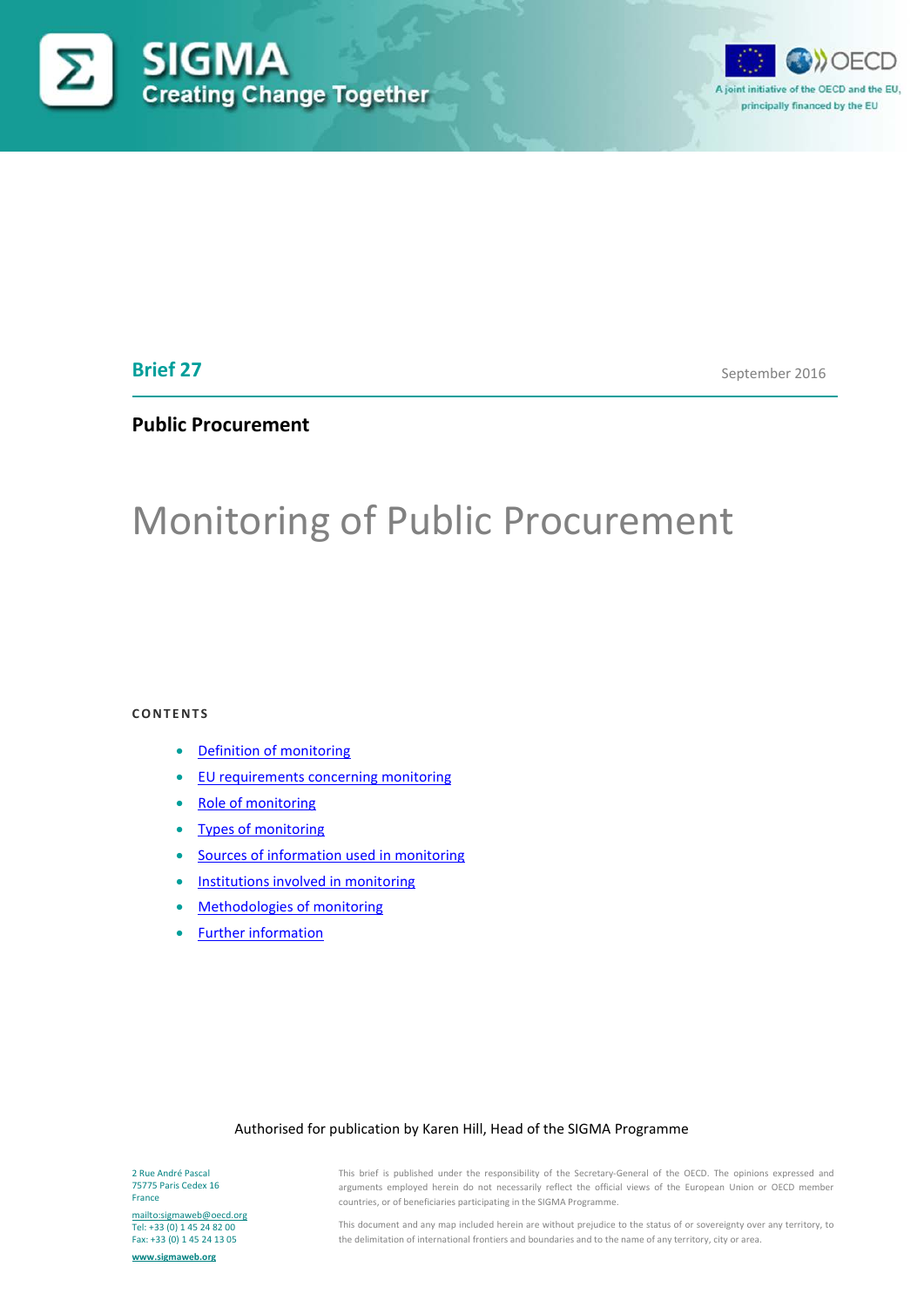Public procurement contracts represent a major share of any country's gross domestic product (GDP) and public expenditure budget. According to the *Annual Procurement Implementation Review 2013* of the European Commission, public procurement in the European Union (EU) in 2011 amounted to 19% of GDP. This figure alone provides sound reasons for monitoring the performance of public procurement systems.

# <span id="page-1-0"></span>**Definition of monitoring**

The Oxford Dictionary of English (ODE) defines the verb "monitor" as "to observe and check the progress or quality of (something) over a period of time; keep under systematic review". According to the ODE, "monitor" originates from a Latin word, "*monit*", which means "warned". According to another definition, "monitoring" is "an intermittent (regular or irregular) series of observations in time, carried out to show the extent of compliance with a formulated standard or degree of deviation from an expected norm"<sup>[1](#page-1-1)</sup>. Monitoring is a meaningful exercise only if the state that is desired in terms of objectives or targets is defined in advance. The role of monitoring is to assess whether these objectives (targets) are being met.

According to the ODE, monitoring should be distinguished from "surveillance, which is a repeated survey using a standard methodology undertaken to provide a series of observations over time". Surveillance can yield valuable information but does not in itself establish whether objectives or standards have been met. Information derived from surveillance may be used, on the other hand, to inform judgements concerning the existing situation.

For the purposes of this Brief, the "monitoring of public procurement" is any systematic observation of the public procurement system that is conducted in a coherent way in order to assess how the system functions and develops over time and to establish whether the desired (targeted) state defined by policy makers has been achieved<sup>[2](#page-1-2)</sup>.

A distinction should be made between the concept of **monitoring**, as defined above, and the methods and proceedings applied in order to detect and remedy infringements of public procurement rules (auditing, inspection, checking of compliance). Although detecting and combating infringements of public procurement rules (by means of a **compliance assessment**) is instrumental in achieving goals set for public procurement, monitoring is a much wider concept that is not limited to the assessment of legal compliance.

Monitoring of public procurement usually involves such activities as:

- collection
- analysis
- dissemination of data (concerning various aspects of public procurement, e.g. its transparency, openness, competitiveness and efficiency).

## **How can the results of monitoring be used in practice?**

Information collected through monitoring is useful for the purposes of developing policy, determining value for money, and drawing conclusions with regard to compliance with the fundamental principles of public procurement and to the fulfilment of pre-defined objectives and targets. The results of monitoring provide a basis for the preparation of regular reports on the functioning of the procurement system and in particular for the elaboration of recommendations and proposals for the future development of the procurement system. For example, the Polish annual reports on the functioning of the procurement system (discussed in

<span id="page-1-1"></span> <sup>1</sup> Hellawell, J.M. (1991), *"Development of a Rationale for Monitoring"* in Goldsmith, F.B. (ed.), *Monitoring for Conservation and Ecology*, Chapman and Hall, New York, pp. 1-14.

<span id="page-1-2"></span><sup>&</sup>lt;sup>2</sup> Information and examples in this Brief reflect practices in Member States as at July 2013.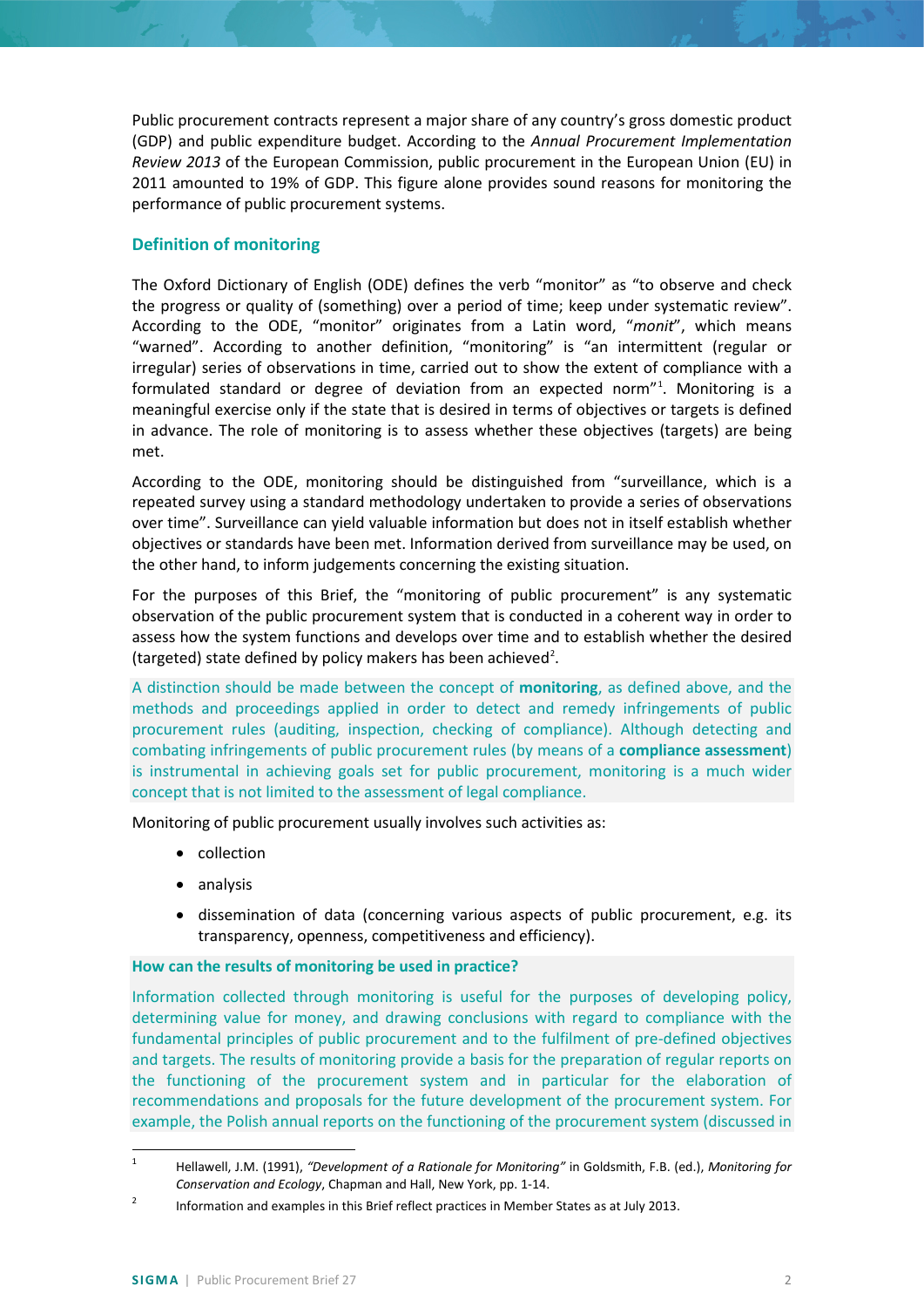more detail below) are not limited to the presentation of statistical data but also attempt to analyse collected information, comparing it with data collected during previous reporting periods. The last part of the report, dedicated to conclusions and recommendations, includes detailed proposals concerning forthcoming actions as well as a presentation of activities.

In order to take informed decisions with regard to the further development of the public procurement system, the government needs to monitor the system. Requests for the establishment of monitoring tools and mechanisms may also originate from other bodies, institutions or persons (for instance, the national parliament, civil society organisations, and the business sector).

The initiative to create monitoring tools and mechanisms may also be taken by academics interested in public procurement issues, as shown by the case below.

#### **Case study**

In Spain, the Public Procurement Observatory (*El Observatorio de Contratación Pública[3](#page-2-0)* ) has been established. The Observatory is not a part of the state administration but a non-profit, independent organisation that promotes co-operation between academics interested in public procurement issues. It is intended to serve as a laboratory of ideas on public procurement, with the purpose of elaborating proposals for the improved functioning of the public procurement system.

The Observatory's objectives are to:

- increase the transparency, competitiveness and integrity of the Spanish public procurement system;
- increase the efficiency of public procurement, on both the supply and demand sides;
- facilitate the access of small and medium-sized enterprises (SMEs) to the public procurement market;
- boost innovations in the public procurement sector;
- promote the participation of Spanish enterprises in the international public procurement market;
- facilitate and promote inter-administrative co-operation in the field of public contracts

One of the crucial aspects of monitoring is the **dissemination of information** collected during the process of monitoring. In **Poland**, for example, the Public Procurement Office (PPO) prepares the annual report on the functioning of the procurement system, which is posted on the PPO website<sup>[4](#page-2-1)</sup> following approval by the Council of Ministers. All other analyses conducted by the PPO are also available on the website. In addition to the annual reports, the PPO prepares and publishes weekly and monthly newsletters, which present concise information on the latest developments in the procurement system as well as aggregated data concerning the number of contracts published and awarded in a given period. The **Spanish Observatory** mentioned above disseminates information that is relevant for public procurement from both national and international perspectives, publishes opinions and views of experts involved in the Observatory's work, and elaborates and disseminates newsletters that present proposals resulting from analyses and debates conducted by experts.

<span id="page-2-0"></span> <sup>3</sup> [www.obcp.es](http://www.obcp.es/)

<span id="page-2-1"></span><sup>4</sup> [www.uzp.gov.pl](http://www.uzp.gov.pl/)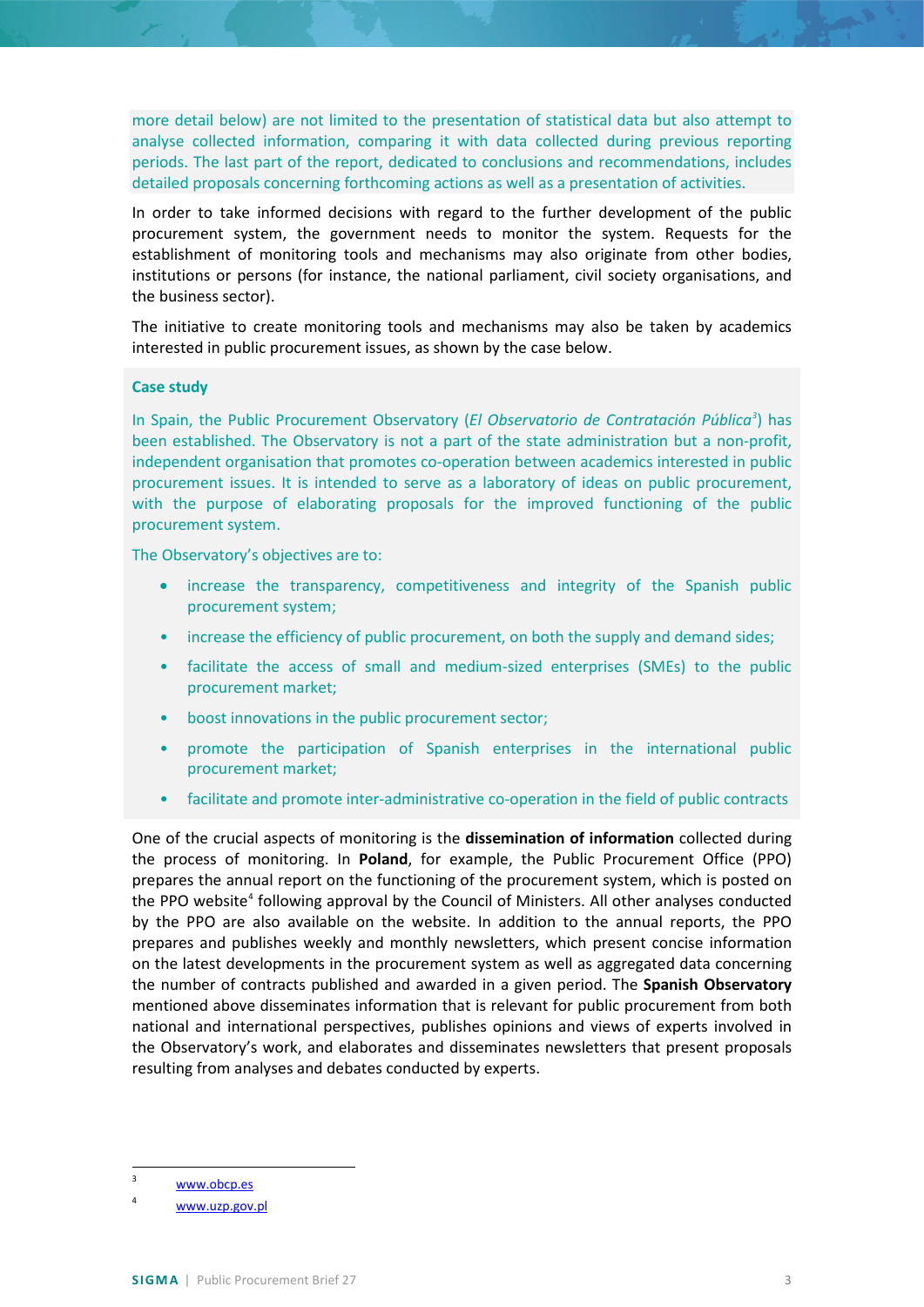## <span id="page-3-0"></span>**EU requirements concerning monitoring**

The Public Sector Directive (the Directive) $5$  introduced additional requirements concerning the monitoring of the operation of public procurement systems.

**Monitoring authorities:** Article 83 of the Directive requires Member States to ensure that monitoring of the application of public procurement rules is performed by "one or more authorities, bodies or structures" (monitoring authorities). The monitoring authorities must be empowered to report on "specific violations or systemic problems" that have been identified. These reports may be made to "national auditing authorities, courts or tribunals or other appropriate authorities or structures such as the ombudsman, national parliaments or committees thereof". Member States therefore have some discretion to decide on the most appropriate reporting structure where specific violations or systemic problems have been identified, but they must permit the monitoring authorities to make reports on these issues.

**Results of monitoring:** The results of monitoring activities conducted by monitoring authorities must be made available to the public. The results must also be made available to the European Commission. Article 83 sets out requirements concerning regular data collection and reporting to the European Commission every three years. The report provided to the European Commission must include information, where applicable, on:

- "the most frequent sources of wrong application or legal uncertainty including possible structural or recurring problems in the application of the rules";
- the level of SME participation;
- "prevention, detection and adequate reporting of cases of procurement fraud, corruption, conflict of interest and other serious irregularities."

The European Commission is required to use data received from monitoring authorities to issue a regular report on the implementation and best practices of national procurement policies.

**National monitoring, reporting and statistical information:** Additional measures relate to monitoring at EU level.

Member States are required to make available to the European Commission information on "their institutional organisation related to the implementation, monitoring and enforcement" of the Directive.

Article 85 of the Directive requires the European Commission to review the quality and completeness of data published in prior information notices, contract notices, and contract award notices published in the *Official Journal of the European Union*. Where data in the notices is not compliant with the requirements of the Directive, the European Commission can request complementary information from the Member State concerned, and that Member State is required to provide the missing information.

Member States are also required to prepare and submit a statistical report to the European Commission every three years on procurement below the EU thresholds.

**Individual reports on procedures or on the award of contracts:** Article 84 of the Directive requires contracting authorities to draw up a written report every time a contract or framework agreement is awarded or a dynamic purchasing system is applied (where the contract, framework agreement or dynamic purchasing system is covered by the Directive). The minimum content of the individual report is listed in Article 84.

<span id="page-3-1"></span> <sup>5</sup> Directive 2014/24/EU on public procurement and repealing Directive 2004/18/EC, 26 February 2014.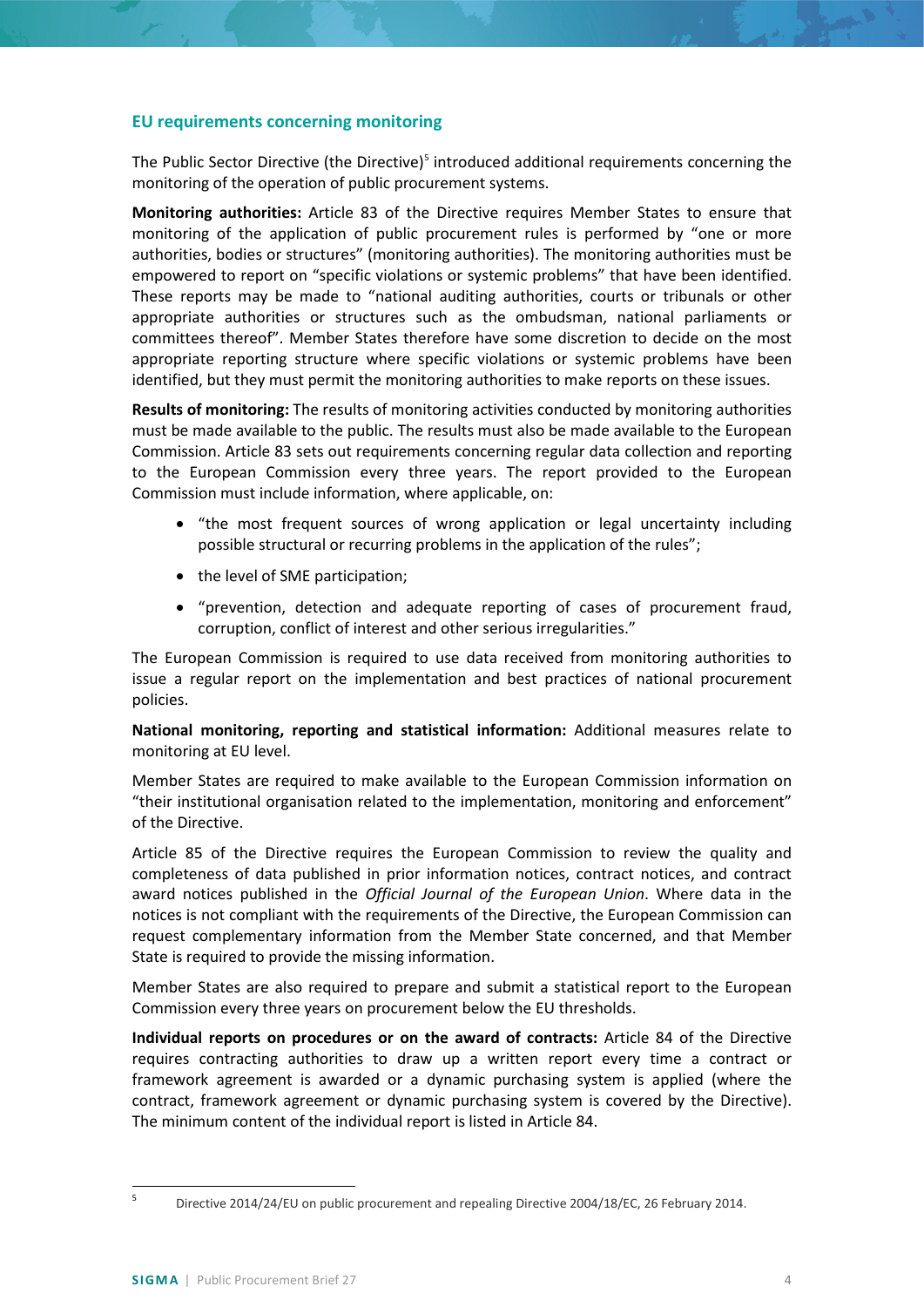Contracting authorities are also required to document the progress of all procurement procedures and ensure that they keep sufficient documentation to justify decisions taken at all stages of the procurement procedure. This documentation may include communications with economic operators, internal deliberations, information on dialogue and negotiation, procurement documents and information on selection and contract award. The documentation must be kept for a period of at least three years from the date of award of the contract.

## <span id="page-4-0"></span>**Role of monitoring**

The role of monitoring in public procurement is to:

- assess the way in which the public procurement system is developing as a whole and the direction in which it is moving – some trends can be identified only after years of observation – and thereby provide meaningful information that is essential for policy making;
- identify the need for any changes in the system;
- set short-term and long-term priorities and evaluate whether they have been achieved;
- analyse the potential effects of alternative solutions;
- provide guidance for procurement policy and implementation of decision making;
- provide information of relevance to decisions made by other policy makers.

What are the conditions to ensure effective monitoring?

To ensure that monitoring yields meaningful results, a number of conditions must be fulfilled. First, the policy goals and objectives of the public procurement system should be **consistent** over time, as otherwise it would be difficult to compare the results obtained through the monitoring process. Second, the availability of good, **reliable data** is essential. Third, effective monitoring requires the staff involved in monitoring activities to possess good **analytical and reporting skills**. They need to know what kind of information is useful, how to collect this information, how to proceed with data gathered, how to draw conclusions, and how to present the results obtained by the monitoring. Fourth, the effectiveness of monitoring depends on **official support, guidance and actions**.

# <span id="page-4-1"></span>**Types of monitoring**

The following types of monitoring can be identified:

- audit of compliance (procedural compliance)
- performance evaluation/performance measurement
- policy-compliance monitoring.

**Audit of compliance**: The **audit of compliance** consists of verifying that the legal provisions on public procurement have been properly applied. This type of monitoring means verification of the actions of contracting authorities in terms of their formal (legal) compliance. The monitoring is conducted through checks (inspections) of the legality of the actions undertaken by the contracting authorities. Actions of contracting authorities that are subject to checks may include the qualification of economic operators, the selection of the best tender, or the failure to publish a contract notice where its publication was required.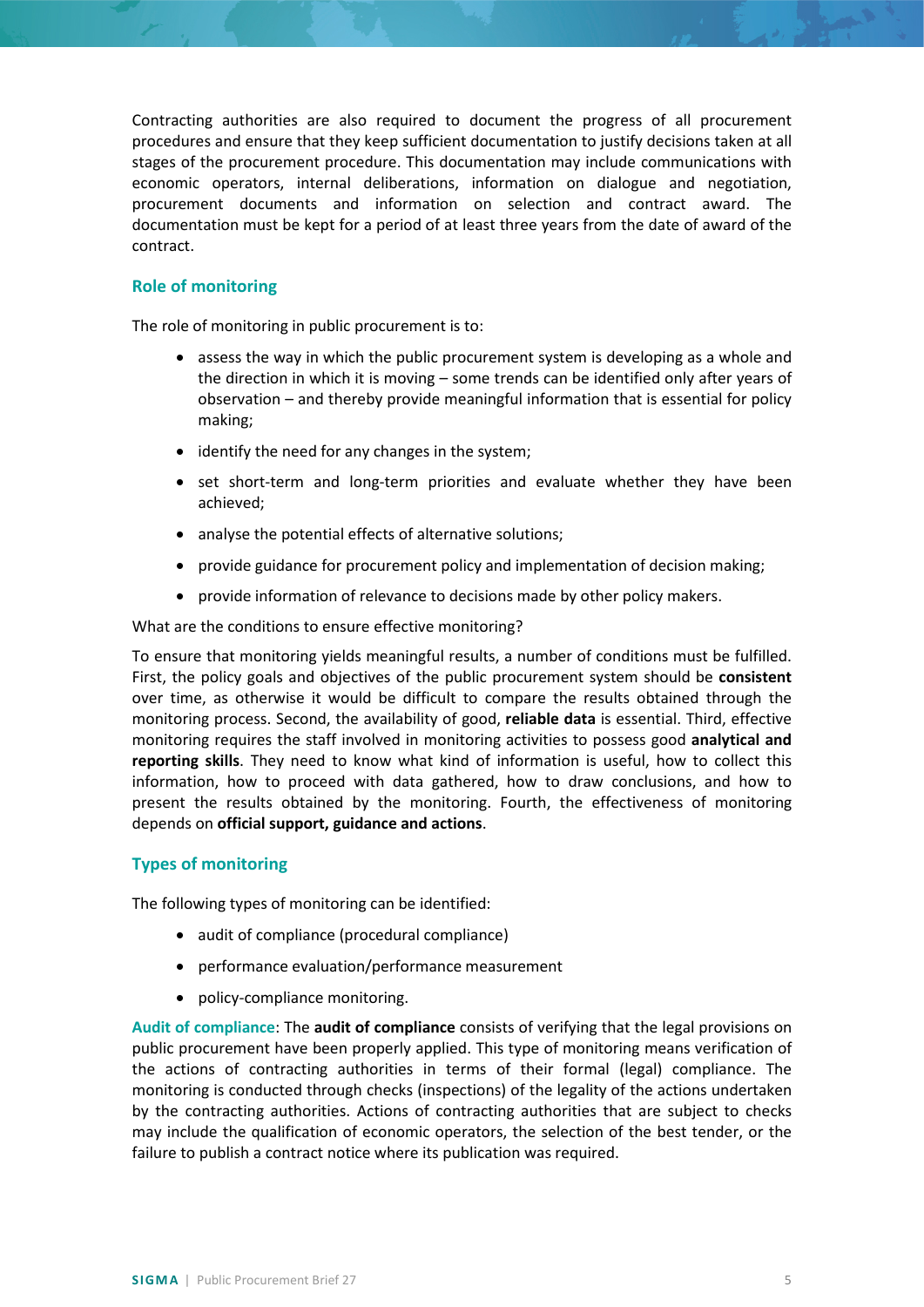These checks do not concern the evaluation of public expenditures from the point of view of sound management, effectiveness, efficacy and integrity (as this is the role of independent audit institutions).

Checks or inspections do not concern the monitoring of implementation of the government's public procurement policy (policies). Checks that have been thoroughly and properly performed may nevertheless be instrumental in the achievement of goals set by this policy. For instance, if the policy goal is to increase the openness and transparency of public procurement, inspections that are then aimed at detecting (and penalising) cases involving the improper application of non-competitive, non-transparent procedures should discourage contracting authorities from abusing provisions that enable the direct award of public contracts. The result would then be an increase in the share of competitive procedures, especially if such checks are coupled with legislative actions streamlining transparent and competitive procurement processes. In the same vein, if the particular procurement policy is to increase the participation of SMEs in public procurement, the monitoring of compliance with the rules concerning selection and qualification (minimum requirements, capacity levels, documents requested, etc.) should result in the reduction or removal of barriers faced by SMEs that are competing for public contracts.

The Bulgarian Public Procurement Agency, the Polish PPO, the Office for Public Procurement in Slovakia, and the Romanian National Authority for Regulating and Monitoring Public Procurement are examples of institutions that conduct audits of compliance.

**Performance evaluation/performance measurement**: "Performance measurement is about seeking to answer the fundamental question of whether the procurement system and operations ultimately deliver in accordance with the main objectives set" (see SIGMA Public Procurement Brief 21, *Performance Measurement*).

This kind of monitoring focuses on assessment of the functioning of the procurement system in terms of its **efficiency and effectiveness**. To perform this assessment, the bodies involved in the monitoring need to collect and analyse a wide array of data concerning procurement processes. This data may be collectively referred to as procurement **indicators**. Indicators should normally include:

- information about the number of procurement procedures published and/or launched during a given reporting period, which is required for assessment of the competitiveness and openness of the market;
- average time span between the publication of the procurement opportunity and the conclusion of a contract; this information enables conclusions to be drawn on the efficiency of the system;
- estimated value of the contract and the prices of selected tenders, which provide an indicator of the size of the procurement market;
- number of tenders submitted in a given procedure, which assists in measurement of the competitiveness of procurement procedures;
- number of tenders rejected in procurement processes, which is a good indicator of the competitiveness of the procurement market; tenders rejected are not taken into account during the award, and therefore the pool from which the contracting authority may choose is smaller;
- number of complaints (appeals) submitted in comparison with the total number of procurement procedures conducted;
- average duration of the review procedure and of similar performance evaluations (in order to assess the efficiency of the review system).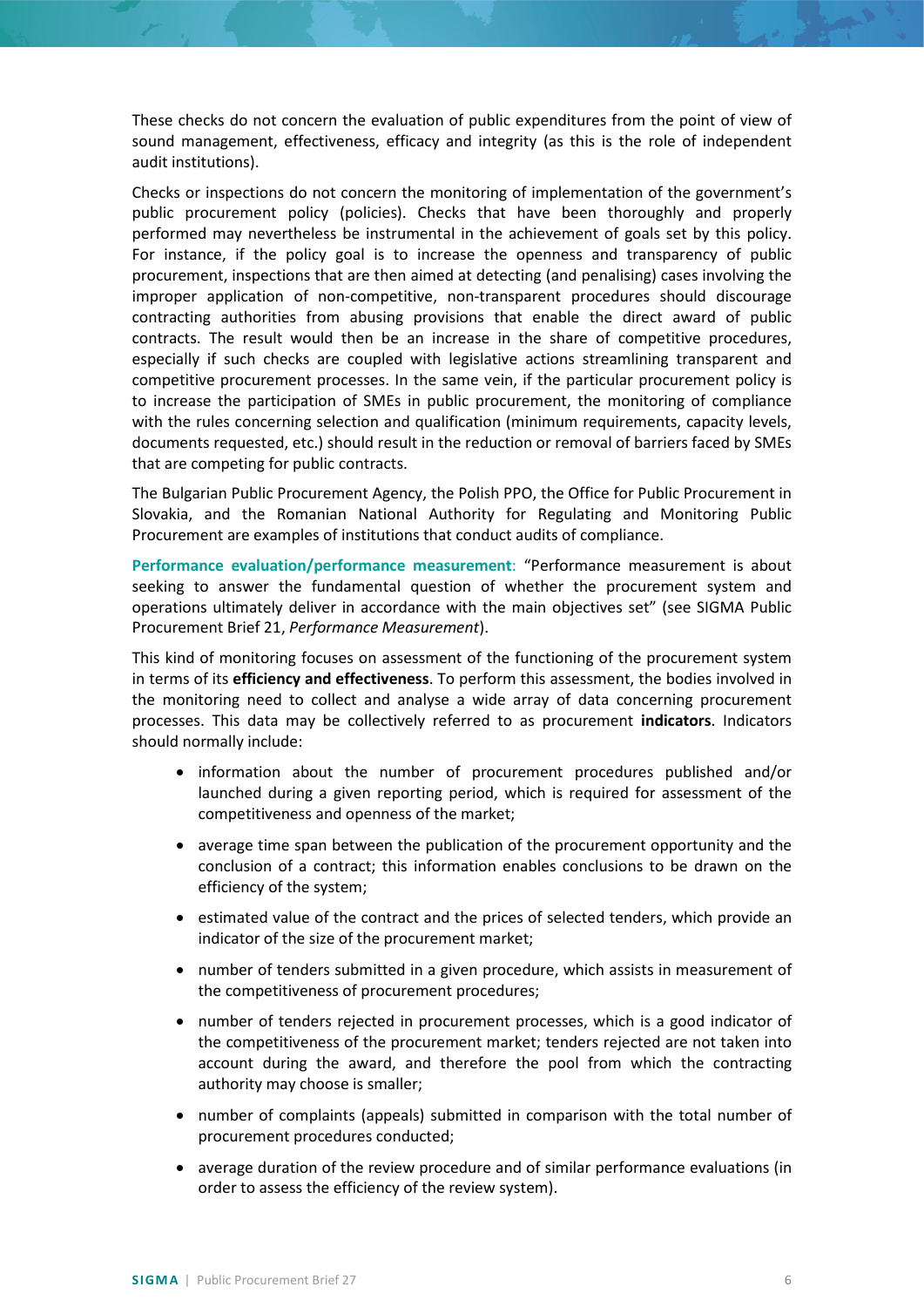An analysis of indicators provides information enabling the monitoring body to draw conclusions with regard to:

- transparency of procurement processes, as expressed in the share of open and transparent procedures in the total number of procedures; a low percentage of procedures initiated without the publication of contract notices indicates an open and transparent public purchasing system;
- competitiveness of procurement procedures, measured by the number of tenders submitted on average in response to published calls for competition; a low number of tenders would not only lead to higher prices paid by the contracting authority for goods, services or works acquired (lower competitive pressure), but should also make the monitoring body consider whether this situation results from the preparation of biased technical specifications that artificially limit competition by setting technical requirements effectively excluding bidders from participation in the tender process;
- efficiency and effectiveness of procurement processes, measured by the average duration of procurement processes, counted from the moment of publication of the contract notice to the decision to award a contract or to the conclusion of a contract;
- efficiency of review processes conducted by review bodies, measured by the number of days that elapse between the receipt of an appeal and the decision (judgement) adopted by the review body;
- suitability of specific procurement procedures to ensure value for money, measured by the savings obtained by the contracting authorities.

Comparing current indicators with indicators from previous reporting periods enables conclusions to be made about the way in which the system is evolving. For instance, it may be possible to establish whether there is more or less competition or transparency and whether the system is becoming more efficient.

#### **Case study**

The Polish PPO is obliged to present annual reports to the Council of Ministers on the functioning of the system of public contracts. The report presented in a given year summarises the major developments in the system of public procurement that have taken place in the previous year. The contents of the report may vary from year to year, but annual reports nevertheless have common characteristics.

The annual reports always provide:

- statistical data concerning the public procurement system based on available data, such as the value and number of contracts published and awarded (both below and above the EU thresholds);
- other statistical data concerning public procurement (number of procedures for the award of public contracts, divided according to the types of procurement envisaged in the procurement law; share of contracts awarded to foreign companies and number of contracts awarded abroad to Polish enterprises; average duration of a specific type of procurement procedure; average number of bids submitted in tendering processes; average number of award criteria used by contracting authorities; number of appeals submitted and reviewed and their results; and number of checks conducted by the PPO and their results; etc.);
- description of the major activities of the PPO conducted during the reporting period (related to legislation, monitoring, advisory services, dissemination of information, and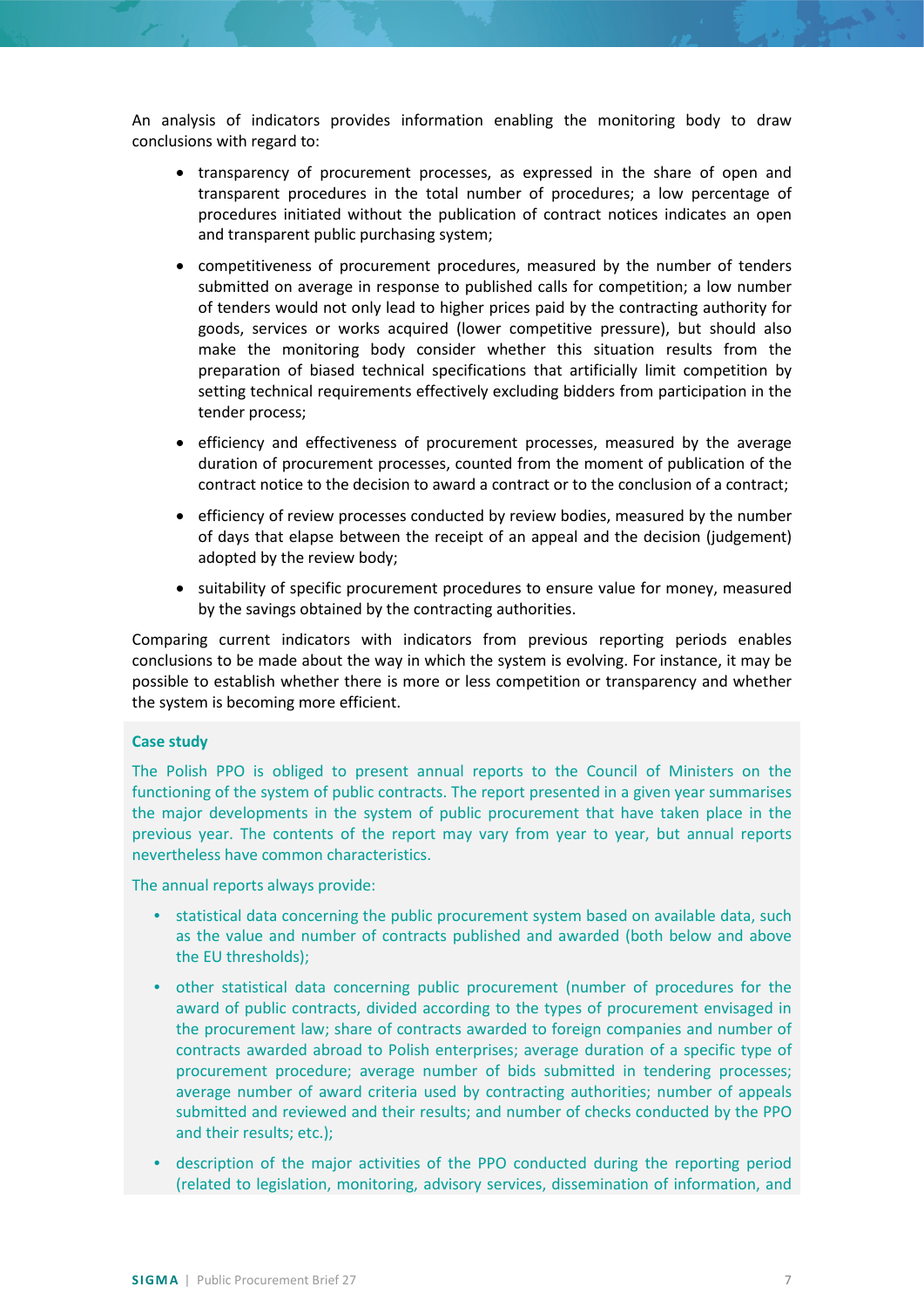training);

• description of the relevant legal framework and presentation of amendments adopted in the course of the year under review, and activities and tasks planned by the PPO for the following year.

Performance measurement is conducted at various levels:

- **National level** assessing the performance of the national public procurement system as a whole;
- **Contracting authority level** assessing the performance of the contracting authority's operations;
- **Contract management level**  addressing the issue of delivery of an individual contract.

Monitoring at **national level** is usually one of the core functions performed by central procurement administrations. Monitoring is undertaken along with other activities, such as defining procurement policy and drafting primary legislation; elaborating secondary legislation; designing implementing tools and preparing manuals, instructions, and guidelines; and assuring international co-operation in the field of public procurement. Sometimes two or even three different institutions perform these functions (such as in the Czech Republic, France and Hungary).

#### **Case studies**

In Spain, a central administration responsible for public procurement issues is the Consultative Board on Administrative Procurement (Junta Consultativa de Contratación Administrativa – "Board"), which is a part of the Ministry of Finance and Public Administration. The Board provides the public with the following documents, among others:

- legal opinions and reports issued by the Board;
- list of entrepreneurs forbidden to enter into contractual agreements or classified as suspended;
- official list of classified companies;
- Public Registry of Contracts.

**France** has at least two key institutions at the central level to carry out monitoring functions. The Directorate for Legal Affairs (*Direction des Affaires juridiques* – DAJ) is a part of the Ministry of Economy and Finance. The Public Procurement Department of the DAJ is responsible for drafting primary and secondary legislation, standard tender documents and standard contract documents. It is also in charge of developing procurement policy and preparing guidelines and instructions. The task of the Economic Observatory of Public Procurement (*Observatoire économique de l'Achat public* – OEAP), created in November 2005, is to collect and analyse data related to economic aspects of public procurement, in particular information provided by contracting authorities on contracts that have been awarded. It operates in close co-operation with the DAJ and is supported in its daily work by the DAJ Secretariat. The OEAP collects data on: all contracts covered by Directives 2004/18 and 2004/17; contracts of a value lower than the EU thresholds but higher than EUR 90 000, provided by all contracting authorities concerned; contracts of a value between EUR 20 000 and EUR 90 000, collected from contracting authorities that are randomly selected by the OEAP; contracts in the areas of defence and security; and public/private partnership contracts.

Monitoring at the **level of contracting authorities** helps to ensure efficiency and effectiveness of operations, identifies strengths and weaknesses in the performance of procurement, and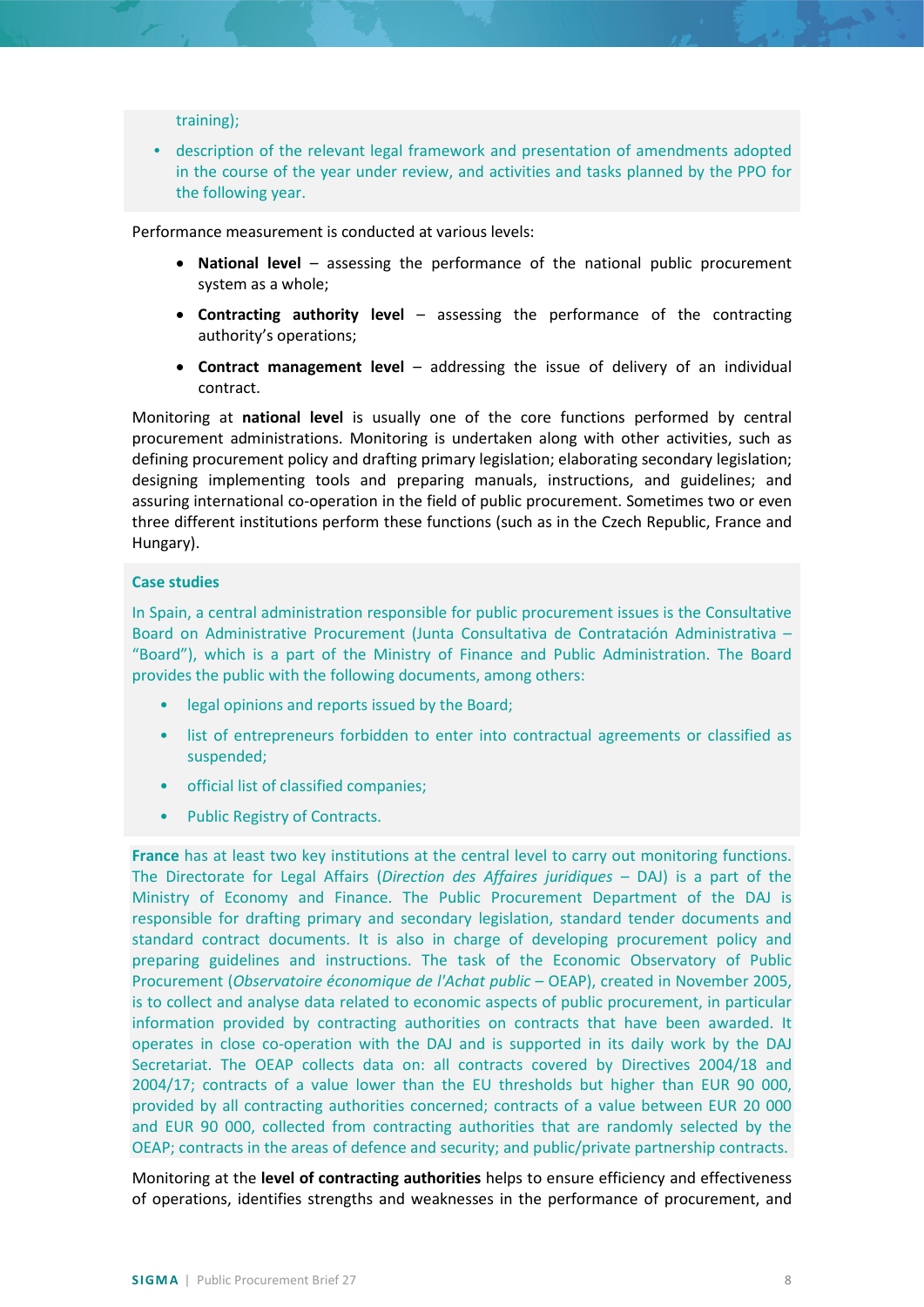sets priorities for improvement. Monitoring at this level is also a key element in the strategic and operational planning and management of the contracting authority.

Finally, monitoring at the **level of contract management**:

- helps to enforce contractual obligations;
- helps to ensure that the object of procurement will provide value for money;
- allows comparison, if benchmarked, with other contracts and other contracting authorities;
- identifies strengths and weaknesses in the procurement process;
- provides inputs for improvements at higher levels.

**Policy-compliance monitoring**: Policy-compliance monitoring consists of the assessment of the instrumentality of public procurement processes in the achievement of specific procurement policy goals, such as sustainable public procurement, greater participation of SMEs, and use of electronic procurement (e-procurement). *Sustainable public procurement* covers the inclusion of environment-related considerations (**green public procurement – GPP**) and social considerations (**socially responsible procurement – SRP**) in public procurement processes. Sustainable public procurement broadens the scope of public procurement by including a potentially wide array of external consequences, concerning either the environment or the welfare of people who are not necessarily party to the public contract. The broad objective of GPP is to design procurement strategies in such a way as to minimise the number of negative consequences on the environment. The "greenness" of public procurement may be measured, for example, in terms of the percentage (expressed in both the number and value) of procurement contracts in which environment-related elements were considered in either the selection or the award criteria. In the same way, SRP may be measured by the percentage (the number and value) of procurement procedures in which social dimensions were considered in either the selection or the award criteria.

Given the significance of SMEs for the EU economy and labour market (they represent 98% of EU enterprises), policy makers are increasingly concerned about potential barriers to SMEs in public procurement markets. If the policy of the government is to measure and increase the share of SMEs (measured in terms of the percentage of procurement contracts awarded to SMEs) in the award of public contracts so that it reflects the importance of SMEs for the economy, the monitoring body should focus on collecting information on the number of contracts awarded to SMEs.

## **Case studies**

## **Italy**

The Authority for the Supervision of Public Contracts<sup>[6](#page-8-0)</sup> in Italy was established in 1994 with the aim of supervising public contracts in order to ensure compliance with the principles of transparency, legitimacy and competition of operators in the public procurement market.

The Authority supervises the entire public procurement system, at both state and regional levels, in order to ensure compliance with the principles of legitimacy and transparency in award procedures, the effective performance of contracts, and compliance with competition rules. In particular, it supervises, through sample surveys, the correct application of laws and regulations, while verifying the regularity of award procedures and the efficiency of contract execution. The Authority reports to both the Parliament and the Government on particularly serious cases concerning the failure to comply with public procurement legislation or distorted application of the legislation; it also proposes legislative modifications to the Government and

<span id="page-8-0"></span> <sup>6</sup> [www.avcp.it](http://www.avcp.it/)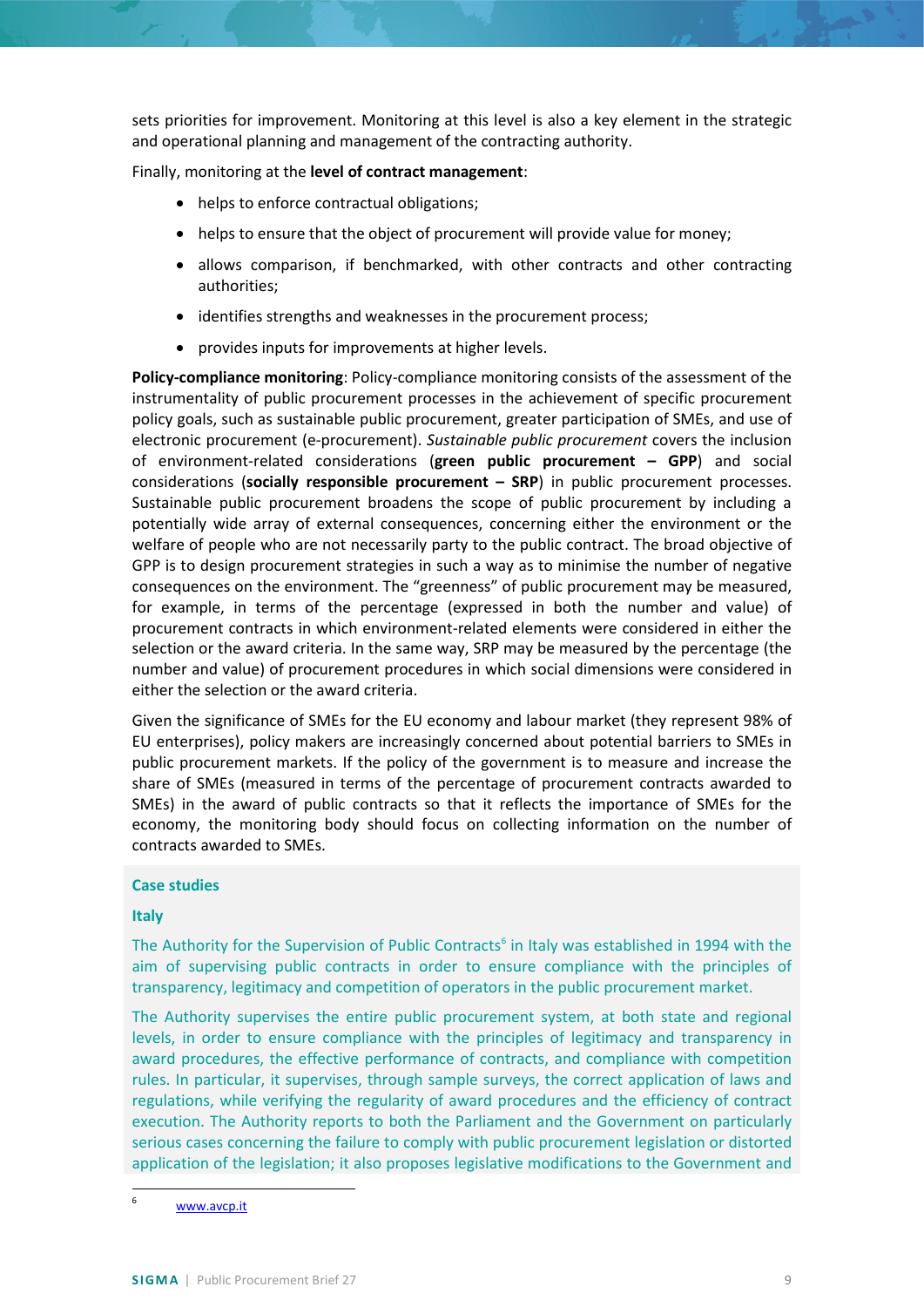suggests revisions of implementing regulations to the Minister of Infrastructure. Every year, the Authority reports to the Parliament on its activities.

The Authority, through the Observatory, ensures the collection and processing of data on public procurement.

In particular, the Observatory:

- processes the data collected and assesses the structural characteristics of the public procurement market and its evolution;
- assesses whether the criteria of efficiency and value for money are respected during the procurement process;
- detects dysfunctions and anomalies of the market through fixed measures: (1) indexes of the assessment of excessive tendering rebates, in comparison with average rebates; (2) the number of bids presented in each award procedure; (3) the localisation of the awarded company with respect to the localisation of the contracting authority.

## **Portugal**

The objectives of the Portuguese **Public Works Observatory** (*Observatório das Obras Públicas*) are to promote transparency and to enable more informed, and consequently more efficient, decisions in the guidance of policies for the public procurement sector. The Observatory's mission is to monitor the most important aspects in the conclusion and execution of public works contracts and concessions.

By processing the data collected, the Observatory is able to obtain indicators, reports and statistics, thus improving its knowledge of the way in which the procurement sector functions. The information compiled in the Observatory's database is generally provided in the form of required reports by contracting authorities.

## <span id="page-9-0"></span>**Sources of information used in monitoring**

#### **The following sources of information are used in monitoring public procurement:**

- notices related to public procurement contract notices, contract award notices, voluntary *ex ante* transparency notices (i.e. notices of the contracting authority indicating its intention to award a contract without applying competitive and transparent procedures);
- individual reports and notifications of contracting authorities (information on the application of exceptional procurement procedures, records of the procedures);
- summary reports prepared by contracting authorities on a regular basis (e.g. annually) and submitted to the public procurement office or agency/authority (PPO/PPA).

## <span id="page-9-1"></span>**Institutions involved in monitoring**

- PPOs/PPAs;
- statistical offices;
- contracting authorities;
- review bodies;
- economic operators;
- state audit offices and other inspections;
- non-governmental organisations;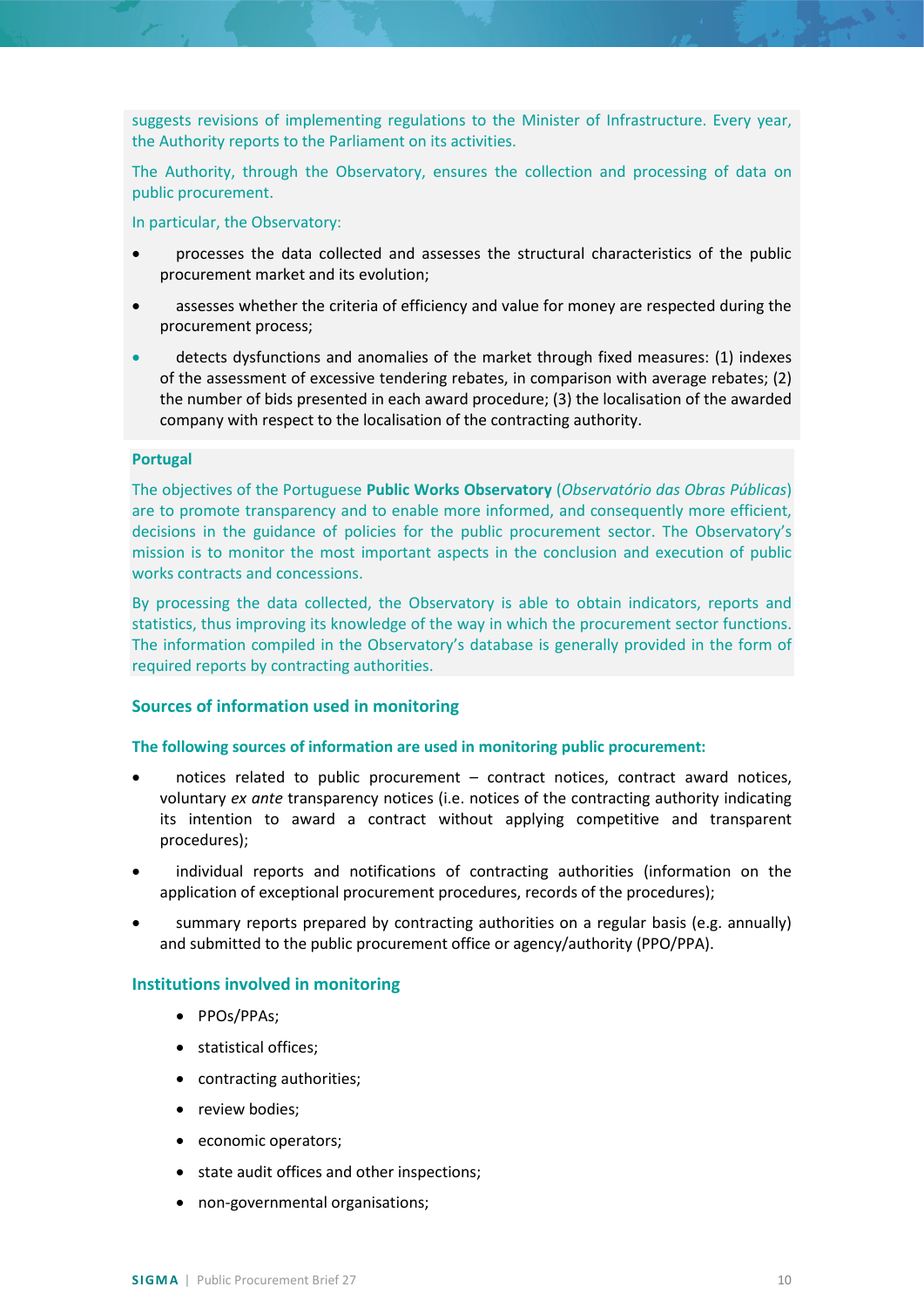• academia (universities, academics).

Monitoring may be conducted at both **central and local levels**.

At the central level, **PPOs/PPAs** usually perform the monitoring. One of their common functions is to monitor the compliance of contracting authorities/entities with public procurement law. In particular, they check whether specific procurement procedures satisfy legal requirements. They thus perform the **monitoring of compliance**, as defined above. The PPOs/PPAs also usually collect information on the procurement procedures conducted in a given period and analyse the developments taking place in the field of public procurement. This information enables them to draw conclusions concerning **policy compliance** and to carry out a **performance evaluation**.

**Review bodies** are not normally involved in the systematic monitoring of public procurement, as their basic function is to conduct an impartial and independent review of appeals (complaints) submitted in the course of a public procurement procedure against the decisions of contracting authorities. Appeals (complaints) are usually reviewed by means of interlocutory procedures, in which the two parties – the aggrieved bidder (appellant) and the contracting authority that has performed the challenged action – present their arguments in a court or another independent review body. In these circumstances, the review body's role is to settle the dispute between the two parties. Even if review bodies are not involved in the monitoring of public procurement, their decisions may be instrumental in the monitoring of developments in the field of public procurement, as they concern similar actions or omissions of contracting authorities.

**Statistical offices** are mainly involved in the monitoring of procurement by providing useful information on trends in the field of public procurement.

**Contracting authorities** also perform monitoring (locally). For practical reasons, they may monitor only their own procurement processes (procedures).

**Economic operators** are normally not involved in the (systematic) monitoring of procurement processes, as they are usually concerned with ensuring that the contracting authority observes the law during the process of evaluating applications or tenders. They focus on concrete procedures in which they are participating or could participate, and they complain to review bodies if they consider that their interests have been infringed. Their appeals may be useful, however, in drawing conclusions concerning the current state of public procurement. For example, a relatively large number of appeals concerning specific provisions of public procurement law (for example, rejection of tenders, technical specifications, abnormally low tenders, and cancellation of procurement) may be an indication of problems in the implementation of procurement rules at the level of contracting authorities or of problems in the law itself.

**State audit offices** audit the activities of public authorities in terms of sound management, effectiveness, efficiency and integrity.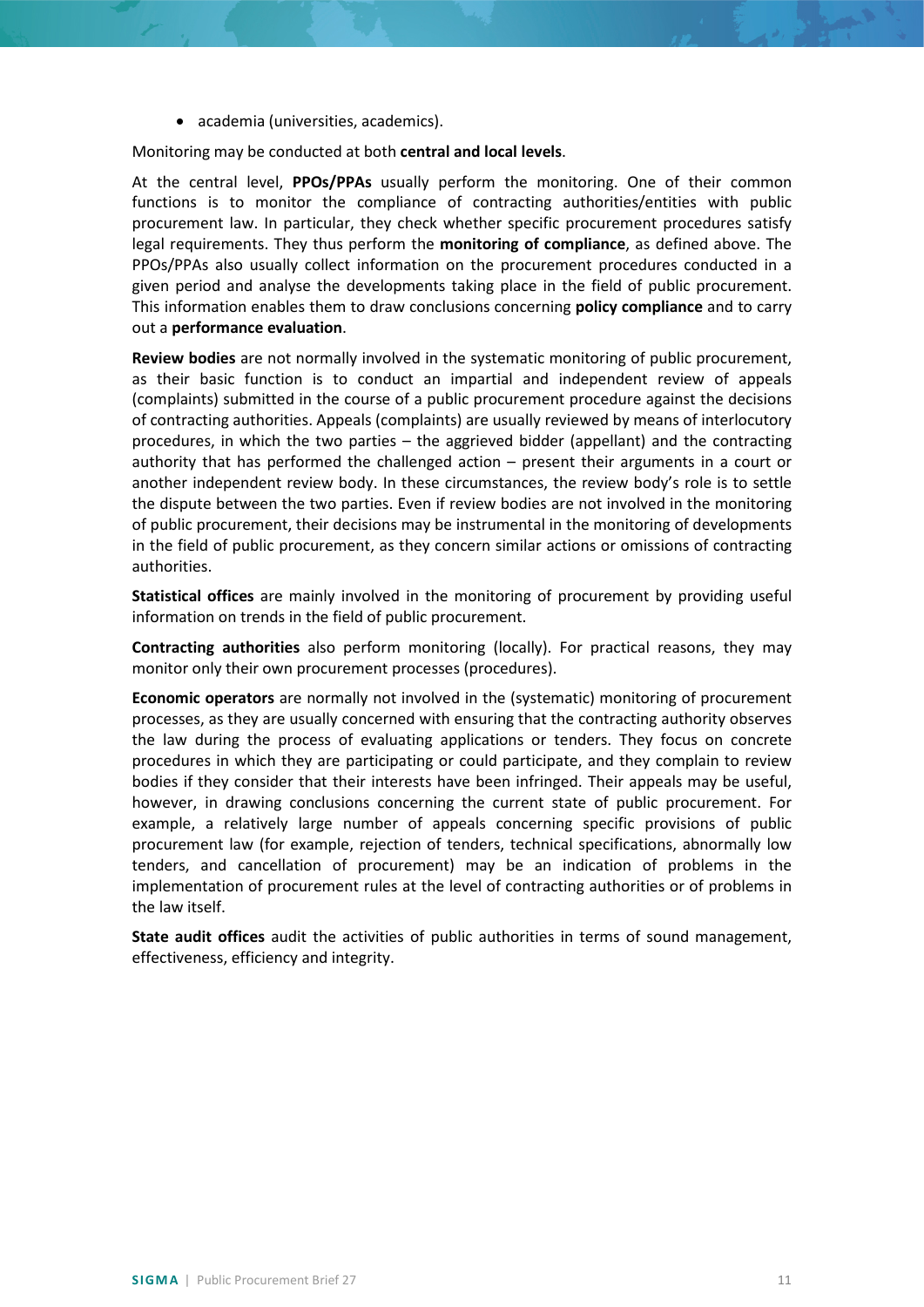## <span id="page-11-0"></span>**Methodologies of monitoring**

Various methodologies of monitoring are used, depending on the level at which they are performed.

When conducted at national level, monitoring normally uses a combination of the following methods, for example:

- peer reviews and assessments
- regulatory impact assessments
- stakeholder surveys
- external audits.

Monitoring is a meaningful exercise, but only if it is conducted over a defined period and if the same methodology or a similar methodology or combination of methodologies is used. Data may vary from year to year, but over a longer perspective trends should be visible. Conclusions are only valid if the data collected is comparable and if it is compared under similar conditions. For example, during a specific period, procurement provisions remain more or less stable with regard to elements such as financial thresholds for the application of procurement law, time frames, conditions for the application of various types of procurement procedures, and entry fees from bidders requesting review.